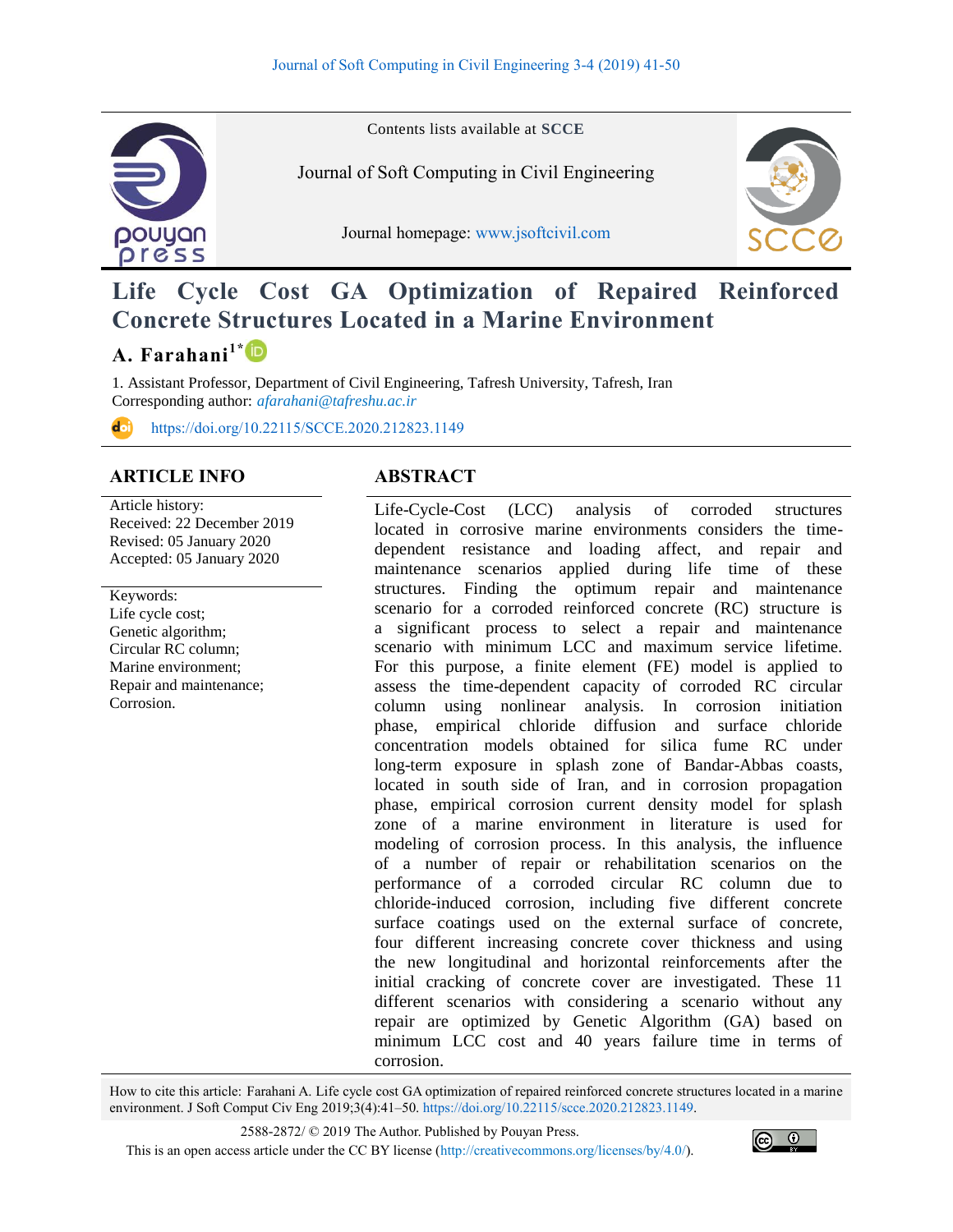# **1. Introduction**

Increasing concrete cover thickness repair, concrete overlay, externally bonded concrete, epoxy injection of cracks, external posttensioning, externally bonded steel or composite plates, penetrant sealers, wrapped carbon fibres, and the addition of supplemental or replacement members are a number of repair or rehabilitation methods for damaged RC structures [1]. Chloride induced corrosion into RC structures in marine environments have three main phases: Initiation, propagation and cracking [2–4]. The chloride ions penetrate into reinforced concrete from surface of cover concrete, gradually. When the chloride concentration on the surface of reinforcements equals to a critical value of chloride concentration, and until sufficient oxygen and moisture, the corrosion of reinforcements is initiated. The critical value of chloride concentration depends on several factors, including exposure conditions and the chloride ion value of the sea water [3]. After the corrosion initiation time, the chloride concentration, the iron rust as the productions of corrosion reaction increases on the reinforcement surface, and the percentage of corrosion timely increases from zero.

Empirical models are presented for predicting the chloride diffusion coefficient [5–7] and surface chloride concentration [8–10] in concrete in the initiation phase of corrosion. Moreover, empirical models are presented for predicting the corrosion rate using concrete resistance [11– 14] in the propagation phase of corrosion.

Once corrosion initiates the rust product around the reinforcement starts expanding. Therefore, the stresses induced by this expansion will make tensile stress in concrete cover and cause concrete cover cracking, delamination and spalling. As a result, the ultimate strength and bond between steel and concrete decreases and this will ultimately result failure of the section.

Some researchers presented corrosion models in initiation, propagation and cracking phases for simulation of corrosion process. These models are summarized in Table A1, and their parameters are defined in Table A2, in Appendix section.

As a result, for improving the time-dependent structural performance of existing RC structures located in corrosive marine environments, selecting the best repair and maintenance method is critical to reduce the chloride diffusion into the concrete and corrosion rate of reinforcements.

One of the repair methods is increasing the concrete cover thickness of concrete after initiation of crack time due to rust expansion for delaying the failure time of RC structures and increasing their service life. The influence of increasing the concrete cover thickness on the corrosion of the reinforcement due to chloride penetration into concrete has been studied by Cho et al. [15]. They concluded that increasing the increment of concrete cover thickness reduces the corrosion rate. However, corrosion potential, electronic resistance and current intensity are not dependent on the concrete cover thickness. The effect of shotcrete repair has been investigated by Enright et al. [16]. The performance of 6 different surface coatings as repair layer on the surface of concrete including acrylic modified cementitious, type E (CPE), acrylic modified cementitious, type D (CPD), epoxy polyurethane (PU), aliphatic acrylic (AA), cementitious (CE), styrene acrylate (SA) is investigated by Khanzadeh et al. [17] in the real marine zone of BandarAbbas in southern Iran for five years.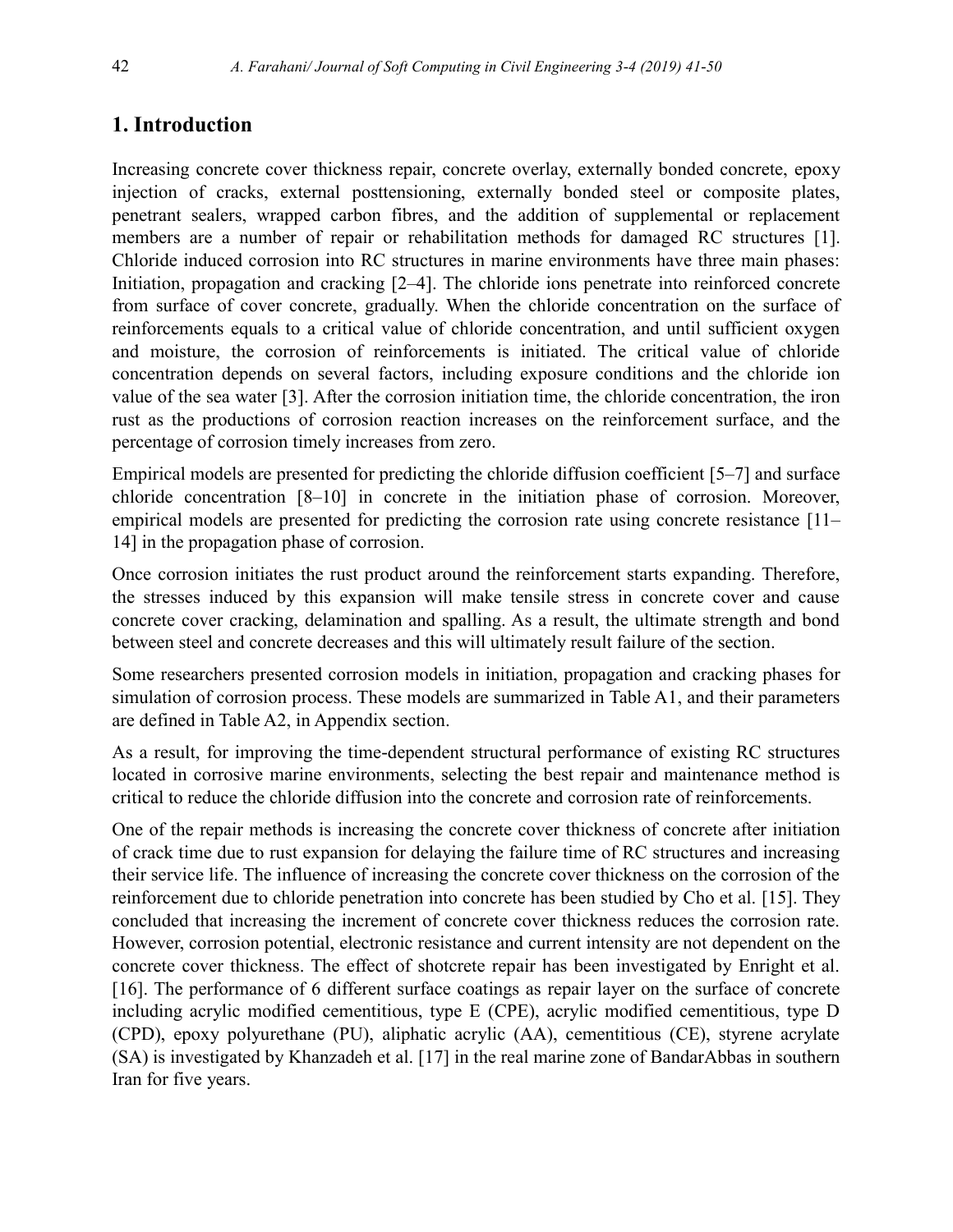Yanaka et al. [18] have investigated reliability based and LCC oriented design recommendations for prestressed concrete bridge girders. They have considered two methods to decide appropriate design recommendations to prevent corrosion of reinforcing steel in prestressed concrete bridge girders. The first one is based on the target probability of corrosion initiation and the initial cost. The other method is based on the life cycle cost that includes the initial cost, maintenance cost, and expected failure cost. Their study deals with the development of recommendations for durability design of structures in marine environments from the reliability point of view, taking into consideration the life cycle cost of a structure.

Genetic Algorithm (GA) [19,20] is the metaheuristic algorithm can be successfully applied to solve structural optimization problems.

In this study, for minimizing the LCC of a corroded RC circular column by considering 40 years service life, Genetic Algorithm (GA) is used.

## **2. Circular RC column FE model**

To investigate the influence of every repair methods on structural performance of corroded circular RC columns, a series of time-dependent non-linear pushover analyses with various corrosion percentages are conducted in OpenSees software. Farahani et al. [21] have presented the nonlinear finite element modelling technique employed by using the fibre beam-column element in OpenSees software to simulate the flexural response of corroded columns and repaired corroded columns (Fig. 1). The modelling technique has been calibrated and validated for a rectangular RC column of bridge piers, for both uncorroded and corroded columns with no matter the discussion of the repair and maintenance against corrosion [22].



**Fig. 1.** Proposed nonlinear fibre beam-column model [21].

Repair and maintenance methods used in this research, including,

Using five different surface coatings (CPD, PU, AA, CPE, CE and SA):

The equivalent concrete cover thicknesses of concretes with five different surface coatings CPD, PU, AA, CPE and SA surface coatings are calculated equal to 14.4, 31.2, 38.9, 27.6 and 12.6 mm by Farahani et al. [21].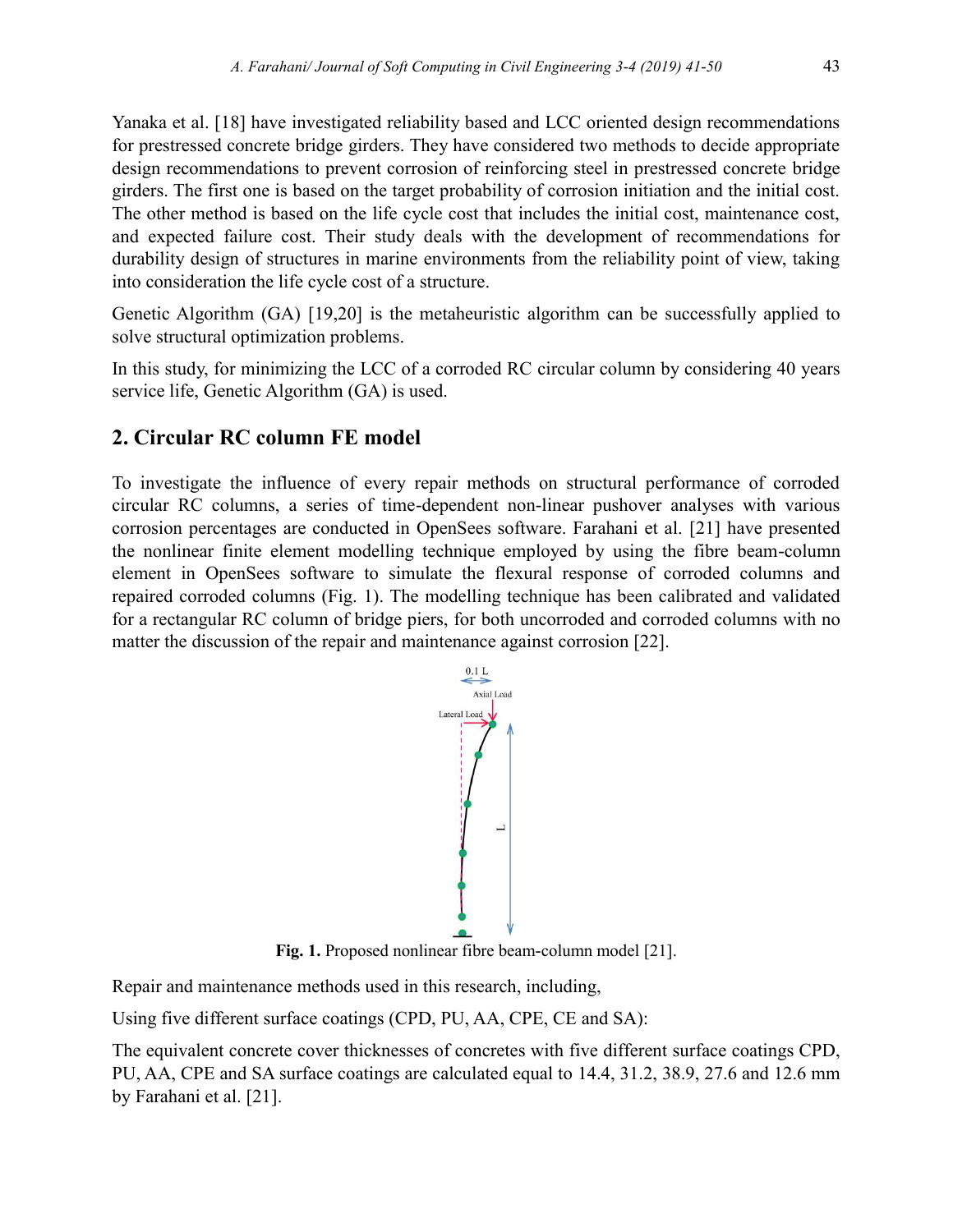Four different increasing the concrete cover thickness (10 mm, 15 mm, 20 mm and 25 mm):

Each one of four different increasing concrete cover thicknesses, as repair scenarios, is added to the initial concrete cover thickness after destroying the initial concrete cover thickness at the crack initiation time.

Using the new longitudinal and horizontal reinforcements:

At the crack initiation time, after destroying the initial concrete cover thickness and pull out the corroded longitudinal and horizontal reinforcements, new longitudinal and horizontal reinforcements are replaced and new concrete cover equals to the initial concrete cover thickness is molded and replaced.

# **3. Optimization information**

Different sections of an optimization problem are including,

### 3.1. Optimization objective function

In this study, the objective function is finding the best repair method with minimum life cycle cost for corroded RC circular column located in corrosive marine environments, such as Bandar-Abbas coasts, located in south side of Iran. The life cycle cost is including of initial construction cost and repair and maintenance cost by considering 40 years service life of RC members.

### 3.2. Optimization constants

The constant parameters are section diameter, number of longitudinal reinforcements, horizontal reinforcement diameter, horizontal reinforcement spacing, height of column and silica fume percentage as a replacement of Portland cement in mixture design that they equal to 350 mm, 8, 10 mm, 80 mm, 2000 mm and 7.5 %, respectively.

#### 3.3. Optimization variables

The optimization variables are five parameters including 11 repair scenarios (including 5 surface coatings, 4 increasing concrete cover, 1 new reinforcements and 1 no-repair scenario), 4 waterto-binder ratios (including 0.35, 0.40, 0.45 and 0.50), 9 different initial concrete cover thicknesses (from 30 mm to 70 mm by distance 5 mm), 3 different initial diameters of longitudinal reinforcement (including 18 mm, 20 mm and 22 mm). As a result, optimization process is based on 11×4×9×3=1188 random selection.

### 3.4. Optimization limitations

The optimization limitations are defined as the core concrete crushing in compression, concrete cover cracking and bar fracture occur close to top column drift equal to 8% of column length [23] and the service life of corroded RC column equals to 40 years.

#### 3.5. Optimization method

In this research, Genetic Optimization Algorithm (GA) as a metaheuristic algorithm is used for optimization of LCC of a circular RC column located in Bandar-Abbas coasts, south of Iran by considering different repair and maintenance scenarios. GA has main steps including (1)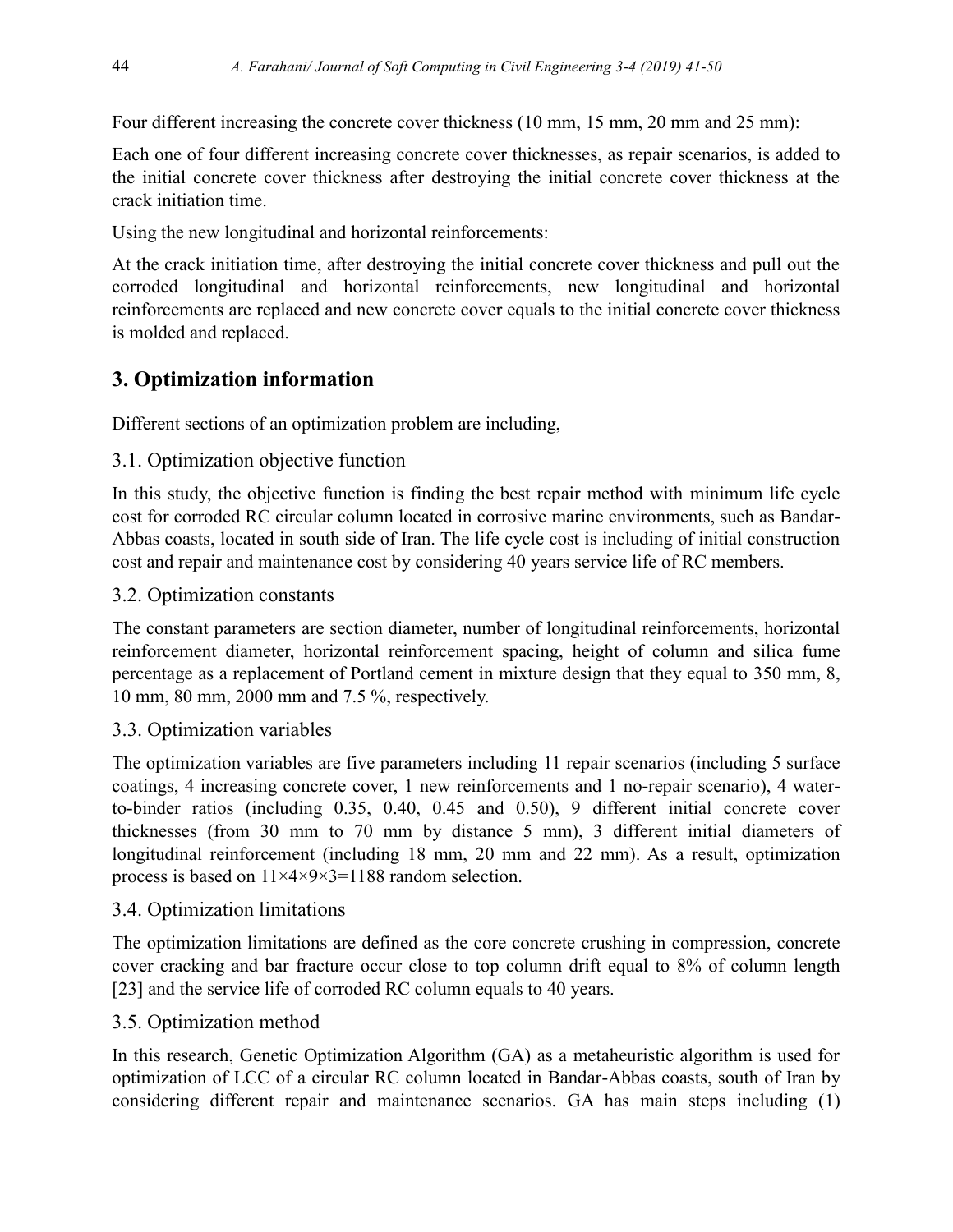Initiation: Individuals of population or chromosomes are selected randomly from search space, (2) Fitness based selection: Chromosomes with better finesses are selected as parents of the next population, (3) Crossover: Each pair of selected parents is replaced by a pair of new chromosomes (considered as children) in a way that each gene of children is gained from one of the parents, (4) Mutation: Some genes of a chromosome changes randomly, (5) Repeat steps 2 to 4 until convergence criterion is satisfied.

In this study, population number and iteration number are considered 10 and 9, respectively for GA optimization method.

## **4. Results and discussions**

Details of life cycle costs are summarized in Table 1.

#### **Table 1**

LCC details.

| Life Cycle Costs                  | Cost Value              |
|-----------------------------------|-------------------------|
| <b>Engineering Cost</b>           | \$1.32/m <sup>2</sup>   |
| <b>Initial Construction Cost:</b> |                         |
| Concrete                          | \$184.21/m <sup>3</sup> |
| Steel                             | $$1.97/$ kg             |
| Destroy and Operation Costs       | \$144.74/m <sup>3</sup> |
| <b>Inspection Cost</b>            | $$10.00/m^2$            |
| Repair and Maintenance Costs:     |                         |
| Concrete                          | \$184.21/m <sup>3</sup> |
| Steel                             | $$1.97/$ kg             |
| <b>Surface Coatings:</b>          |                         |
| <b>SA</b>                         | \$53.59/ $m2$           |
| <b>CPD</b>                        | $$84.79/m^2$            |
| <b>CPE</b>                        | $$84.21/m^2$            |
| AA                                | \$55.10/ $m2$           |
| PU                                | $$76.50/m^2$            |

The properties of repaired corroded RC circular column with optimized LCC by GA optimization algorithm are presented below:

- $\triangleright$  Section Diameter: 350 mm
- $\triangleright$  Length: 2000 mm
- Number of Longitudinal Bar: 8
- $\triangleright$  Initial Longitudinal Bar Diameter: 18 mm
- Initial Horizontal Bar Diameter: 10 mm
- Horizontal Bar Spacing: 80 mm
- $\triangleright$  Initial Concrete Cover: 70 mm
- Water-to-Binder Ratio: 0.35
- $\triangleright$  Silica Fume Percentage: 7.5 %
- Repair Method: 20 mm Increasing Cover Thickness
- $\triangleright$  Service Life: 40 years
- Optimized Life-Cycle-Cost: 101.3 \$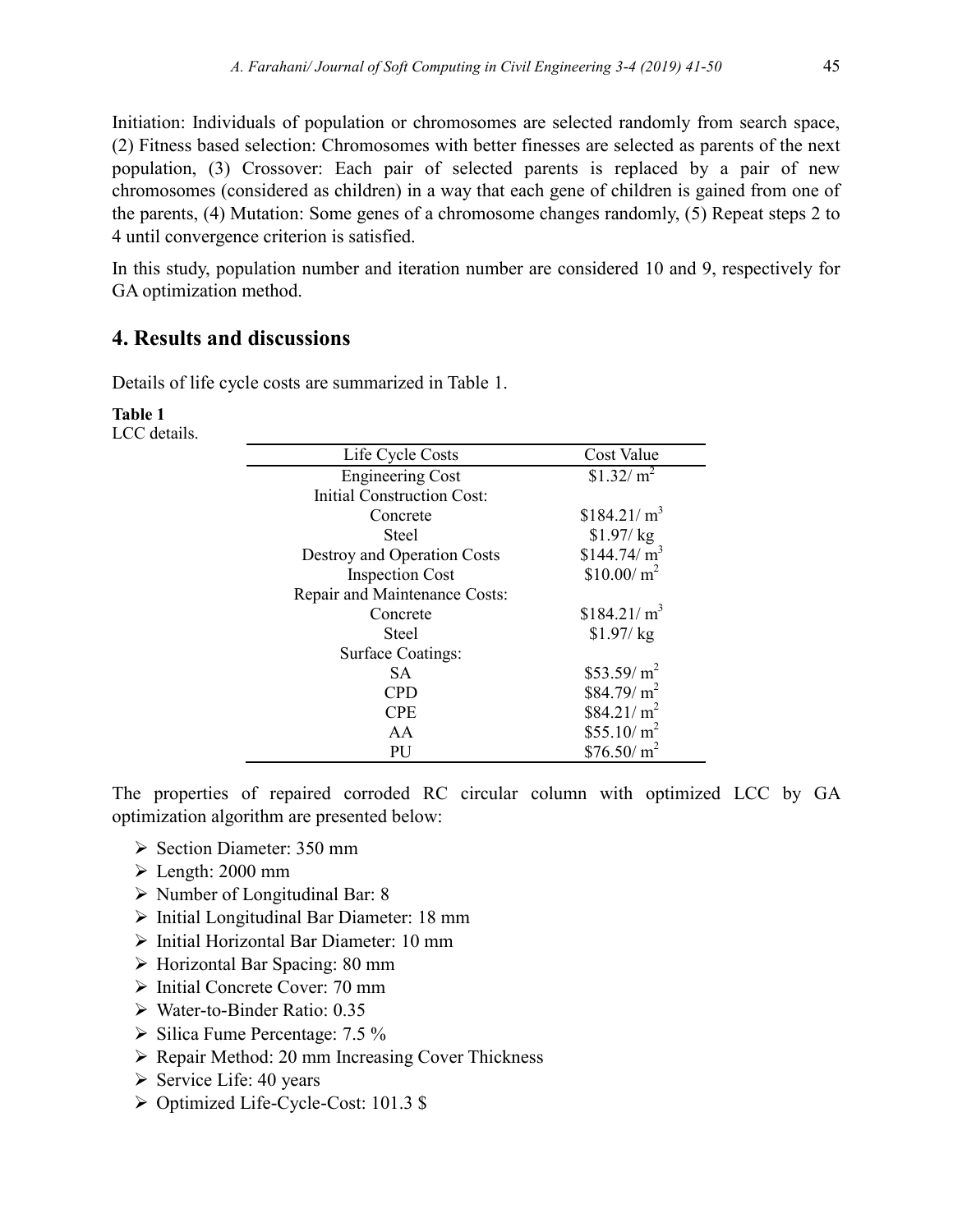The optimized LCC for every nine iterations optimized by GA optimization algorithm is indicated in Fig. 2. Optimized repair and maintenance method is select 20 mm increasing concrete cover thickness adding the initial concrete cover 70 mm; Because, repair cost by increasing concrete cover is cheaper rather than using new reinforcement as replacement of corroded reinforcements at concrete cover cracking time. Furthermore, concrete with minimum 0.35 water-to-binder ratio is selected in optimized RC column; because, the chloride penetration rate, corrosion current density and corrosion percentage of bars reduces with decreasing waterto-binder ratio.



**Fig. 2.** Optimized cost of each iteration for GA algorithm.

#### **5. Conclusions**

This research investigates the time-dependent capacity of a corroded circular RC column by using nonlinear finite element analysis. A number of repair and maintenance methods have been developed for life cycle analysis of damaged RC structures due to chloride-induced corrosion; These 11 repair scenarios are included using five different concrete surface coatings on external surface of concrete, four different increasing the concrete cover thickness and using the new longitudinal and horizontal reinforcements after the initial cracking of concrete cover. GA algorithm is applied to find the optimized scenario by considering minimum life cycle cost and 40 years service life of a corroded RC circular column located in marine environments of Bandar-Abbas coasts, south of Iran. Optimized RC column with 40 years service life and 101.3 dollars life cycle cost, is selected with 20 mm increasing concrete cover thickness adding the initial concrete cover 70 mm repair scenario, 0.35 water-to-binder ratio, 7.5 % silica fume as a replacement for Portland cement in mixture design, initial longitudinal and horizontal reinforcements diameter equal to 18 mm and 10 mm, respectively.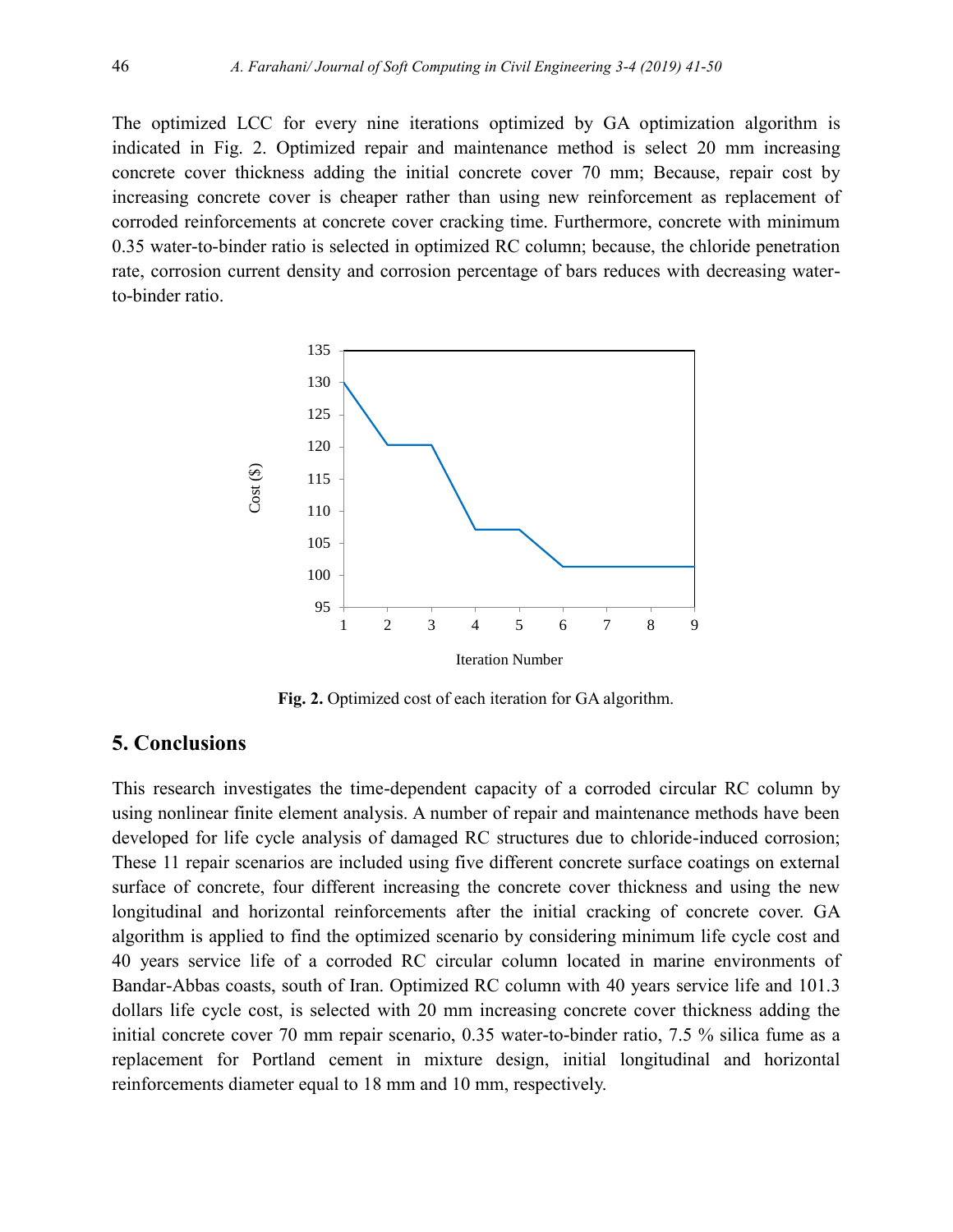# **Appendix**

The corrosion models in initiation, propagation and cracking phases for simulation of corrosion process are summarized in Table A1, and their parameters are defined in Table A2.

#### **Table A1**

Used corrosion models in initiation, propagation and cracking phases.

| Model                | corrosión moders in initiation, propagation and craeking phases.<br>Formulation                     | Limitation and<br>application                                                    |
|----------------------|-----------------------------------------------------------------------------------------------------|----------------------------------------------------------------------------------|
| Farahani et al. [24] | $D = D_{ref} f(T) f(t) f(h)$                                                                        | For silica fume<br>concrete, Used in<br>corrosion<br>initiation phase            |
|                      | $D_{ref} = 10^{(-12)} \times (-4.002 + 18.09 \text{w/b} + 1.512 \text{(w/b)}^2 - 0.09937 \text{SF}$ |                                                                                  |
|                      | +0.01861SF <sup>2</sup> -0.8558w/b×SF)                                                              |                                                                                  |
|                      | $f(T) = \exp[U / R (1/T_{ref} - 1/T)]$                                                              |                                                                                  |
|                      | $f(t) = (t_{ref} / t)^{0.24}$                                                                       |                                                                                  |
|                      | $f(h) = 1 + \frac{(100 - h)^4}{(100 - h)^4}$                                                        |                                                                                  |
| Tadayon [25]         | $C_{s} = k t + C_{0}$                                                                               | For silica fume<br>concrete, Used in<br>corrosion<br>initiation phase            |
|                      | $w/b = 0.40$ , $SF = 7.5\% \Rightarrow k = 6.00e(-4)$ , $C_0 = 0.309$                               |                                                                                  |
|                      | $w/b = 0.50$ , $SF = 7.5\% \Rightarrow k = 9.00e(-4)$ , $C_0 = 0.151$                               |                                                                                  |
| Vu and Stewart [26]  | $i_{corr}(t) = 0.85 i_{corr0}(t - t_{corr})^{-0.29}$                                                | For Portland<br>cement concrete,<br>Used in<br>corrosion<br>propagation<br>phase |
|                      | $i_{corr0} = \frac{37.8(1 - w/c)^{-1.64}}{x}$                                                       |                                                                                  |
| Vidal et al. [27]    | $dt = d_0 - \alpha P_{\text{ave}}$                                                                  |                                                                                  |
|                      | $dt_{\mu e} = d_{0tie} - \alpha P_{\text{ave,}tie}$                                                 |                                                                                  |
|                      | $P_{ave}(t) = \kappa \int_{T}^{t} i_{corr}(t) dt$                                                   |                                                                                  |
|                      | $\psi = 100(1 - (dt/d_0)^2)$                                                                        |                                                                                  |
|                      | $\psi_{\text{tie}} = 100(1 - (dt_{\text{tie}} / d_{\text{0tie}})^2)$                                |                                                                                  |
| Liu and Weyers [28]  | $t_{cr} = \frac{W_{crit}^2}{2k_p}$                                                                  | Used in<br>corrosion<br>cracking phase                                           |
|                      | $k_p = 9.8 \times 10^{-5} \frac{\pi d_0 i_{corr}(t)}{s}$                                            |                                                                                  |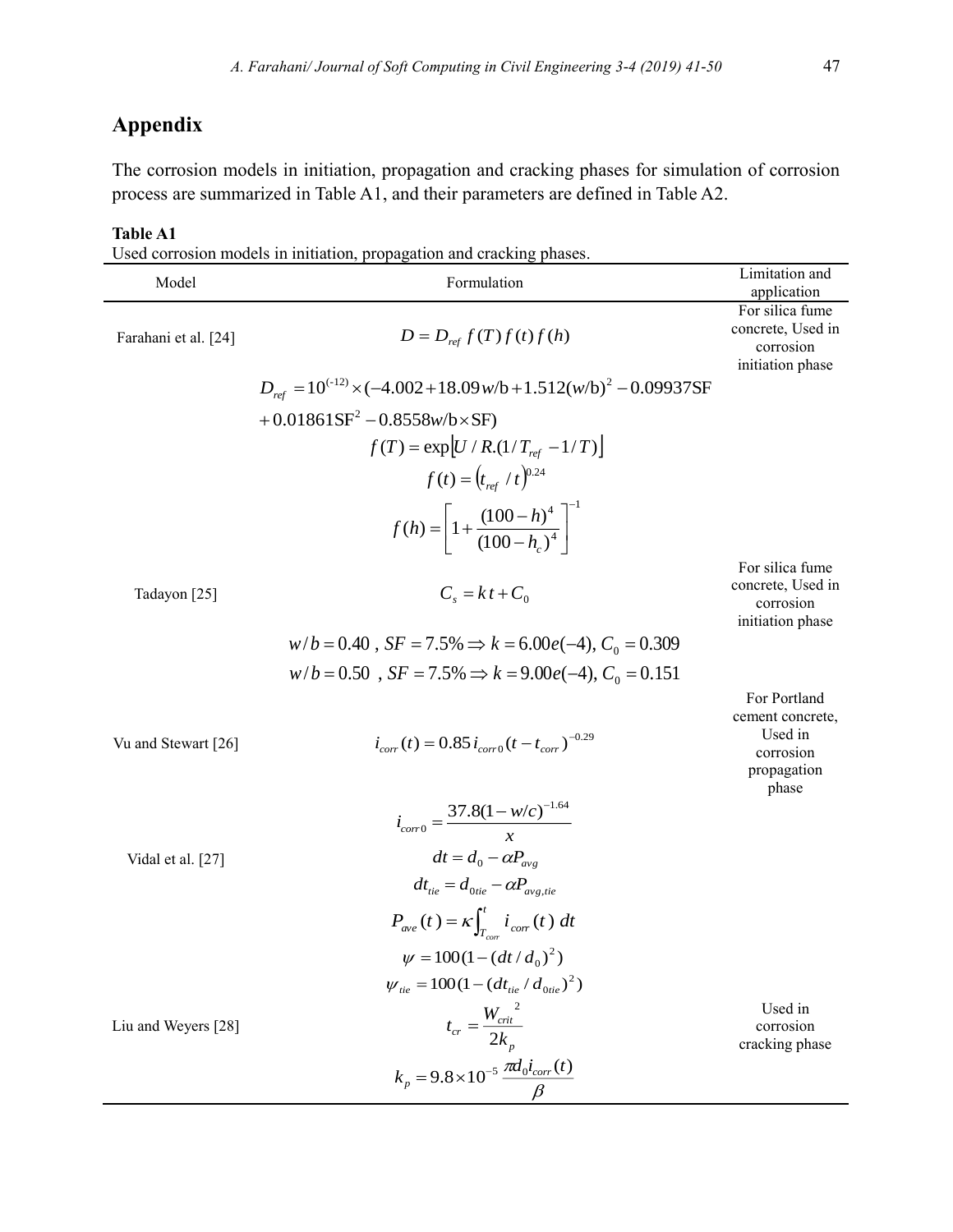| Parameter                                                  | Definition of parameters used in corrosion models summarized in Table 1.<br>Definition of parameter                                           |
|------------------------------------------------------------|-----------------------------------------------------------------------------------------------------------------------------------------------|
| D (in $m^2/s$ )                                            | Chloride diffusion coefficient                                                                                                                |
| $D_{ref}$ (in m <sup>2</sup> /s)                           | Reference diffusion coefficient at reference time (3 months)                                                                                  |
| $t$ (in s)                                                 | Current exposure time                                                                                                                         |
| $t_{ref}$ (in s)                                           | Reference time (3 months)                                                                                                                     |
| w/b                                                        | Water-to-binder ratio $(0.35 \le w/b \le 0.50)$                                                                                               |
| $S\!F$                                                     | Silica fume percentage (%)                                                                                                                    |
| $U$ (in J.mol <sup>-1</sup> )                              | Activation energy of diffusion process                                                                                                        |
| $R$ (in J. mol <sup>-1</sup> .K <sup>-1</sup> )            | Gas constant $(8.314 \text{ J. mol}^{-1} \text{K}^{-1})$                                                                                      |
| $T$ (in K)                                                 | Current temperature                                                                                                                           |
| $T_{ref}$ (in K)                                           | Reference temperature (306.5 K)                                                                                                               |
| $h$ (in percent)                                           | Relative humidity of concrete specimen                                                                                                        |
| $h_c$ (in percent)                                         | Critical humidity level                                                                                                                       |
| $C_s$ (in % weight of<br>concrete)                         | Surface chloride concentration                                                                                                                |
| $t_{corr}$ (in s)<br>$C_{cr}$ (in % weight of<br>concrete) | Corrosion initiation time<br>Critical value of chloride is considered to be equal 0.07% of concrete weight in the<br>Persian Gulf region [8]. |
| $i_{corr}(t)$ (in $\mu$ A/cm <sup>2</sup> )                | Corrosion current density of reinforcements at time after the corrosion initiation time                                                       |
|                                                            |                                                                                                                                               |
| $i_{corr0}$ (in $\mu$ A/cm <sup>2</sup> )                  | Corrosion current density at corrosion initiation time                                                                                        |
| $dt$ (in mm)                                               | Reduced diameter of longitudinal bars                                                                                                         |
| $dt_{\mu}$ (in mm)                                         | Reduced diameter of horizontal bars                                                                                                           |
| $d_0$ (in mm)                                              | Initial diameters of longitudinal bars                                                                                                        |
| $d_{0tie}$ (in mm)                                         | Initial diameters of horizontal bars                                                                                                          |
| $\alpha$                                                   | 2 for uniform corrosion and varied from 4 to 8 for pitting corrosion [26]                                                                     |
| $P_{ave}(t)$ (in mm)                                       | Average corrosion penetration depth based on the uniform volumetric mass loss at time<br>$t$ after corrosion initiation                       |
| к                                                          | Conversion factor from $\mu A/cm^2$ to mm/year that equals to 0.0116                                                                          |
| $\psi$ (in percent)                                        | Corrosion percent of longitudinal bars                                                                                                        |
| $W_{tie}$ (in percent)                                     | Corrosion percent of horizontal bars                                                                                                          |
| $W_{\text{crit}}$                                          | Total amount of critical rust products needed to fill the volumes of pores and rust<br>expansion available in [28]                            |
| $k_p$                                                      | Rate of the production of corrosion products                                                                                                  |
| $\beta$                                                    | Ratio between molecular weight of steel and molecular weight of corrosion products<br>available in [28]                                       |

**Table A2**

Definition of parameters used in corrosion models summarized in Table 1.

# **References**

[1] Xie J, Hu R. Experimental study on rehabilitation of corrosion-damaged reinforced concrete beams with carbon fiber reinforced polymer. Constr Build Mater 2013;38:708-16. carbon fiber reinforced polymer. Constr Build Mater doi:10.1016/j.conbuildmat.2012.09.023.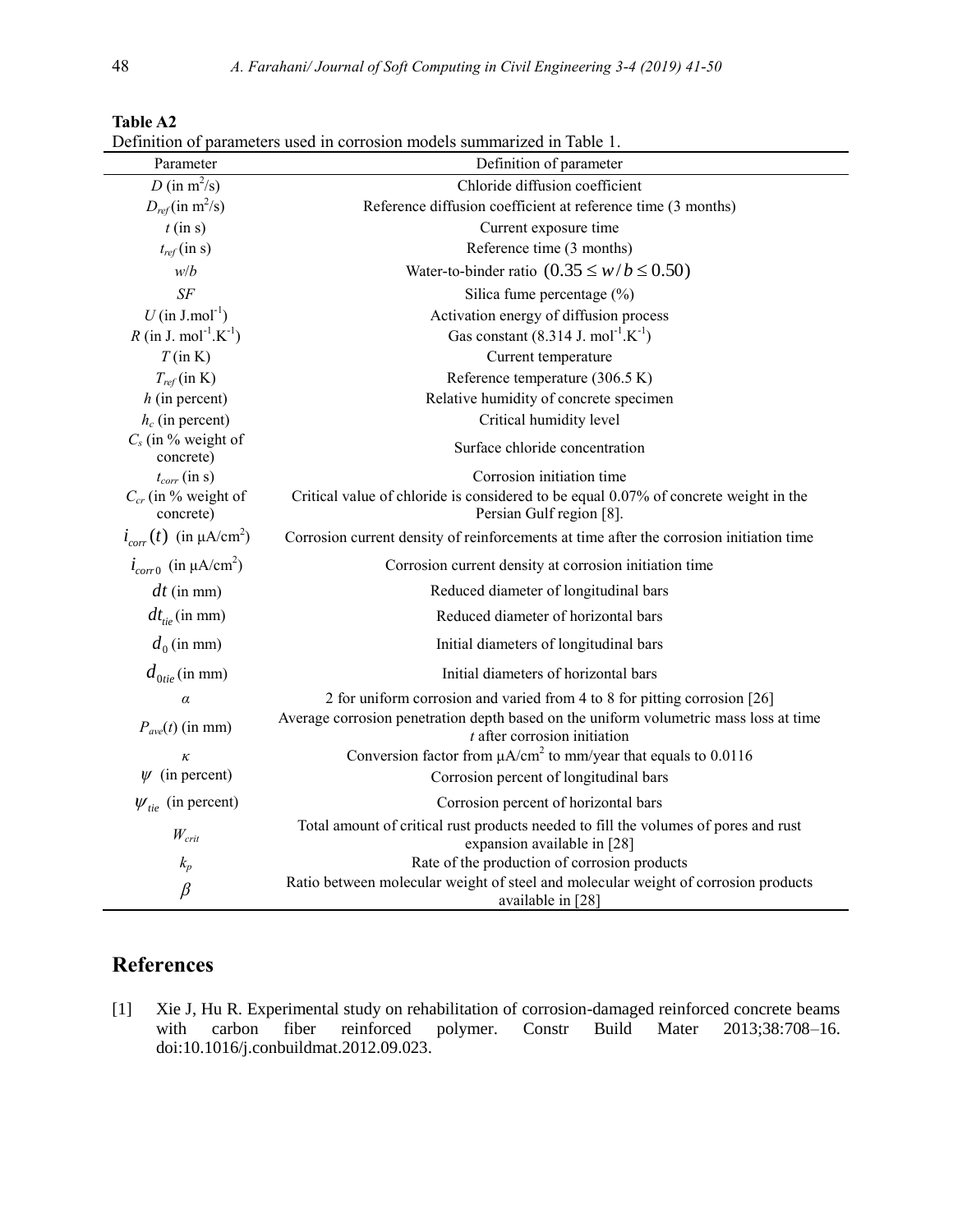- [2] Vaysburd AM, Emmons PH. Corrosion inhibitors and other protective systems in concrete repair: concepts or misconcepts. Cem Concr Compos 2004;26:255–63. doi:10.1016/S0958- 9465(03)00044-1.
- [3] Alizadeh R, Ghods P, Chini M, Hoseini M, Ghalibafian M, Shekarchi M. Effect of Curing Conditions on the Service Life Design of RC Structures in the Persian Gulf Region. J Mater Civ Eng 2008;20:2–8. doi:10.1061/(ASCE)0899-1561(2008)20:1(2).
- [4] Guzmán S, Gálvez JC. Modelling of concrete cover cracking due to non-uniform corrosion of reinforcing steel. Constr Build Mater 2017;155:1063–71. doi:10.1016/j.conbuildmat.2017.08.082.
- [5] Ehlen MA. Life-365<sup>TM</sup> Service Life Prediction Model<sup>TM</sup> and computer program for predicting the service life and life-cycle cost of reinforced concrete exposed to chlorides. Manual of Life-365<sup>TM</sup> Version 2.1, Produced by the Life- $365^{\text{TM}}$  Consortium II. 2012.
- [6] de Vera G, Climent MA, Viqueira E, Antón C, Andrade C. A test method for measuring chloride diffusion coefficients through partially saturated concrete. Part II: The instantaneous plane source diffusion case with chloride binding consideration. Cem Concr Res 2007;37:714–24. doi:10.1016/j.cemconres.2007.01.008.
- [7] Farahani A, Shekarchi M. Time-Dependent Structural Behavior of Repaired Corroded RC Columns Located in a Marine Site. J Rehabil Civ Eng 2020;8:40–9.
- [8] Khaghanpour R, Dousti A, Shekarchi M. Prediction of Cover Thickness Based on Long-Term Chloride Penetration in a Marine Environment. J Perform Constr Facil 2017;31:04016070. doi:10.1061/(ASCE)CF.1943-5509.0000931.
- [9] Tadayon MH, Shekarchi M, Tadayon M. Long-term field study of chloride ingress in concretes containing pozzolans exposed to severe marine tidal zone. Constr Build Mater 2016;123:611–6. doi:10.1016/j.conbuildmat.2016.07.074.
- [10] Cheewaket T, Jaturapitakkul C, Chalee W. Effect of Fly Ash on Chloride Penetration and Compressive Strength of Reclycled and Natural Aggregate Concrete under 5-year Exposure in Marine Environment. J King Mongkut's Univ Technol North Bangkok 2019;29:112–23.
- [11] Ožbolt J, Oršanić F, Balabanić G. Modelling processes related to corrosion of reinforcement in concrete: coupled 3D finite element model. Struct Infrastruct Eng 2017;13:135–46. doi:10.1080/15732479.2016.1198400.
- [12] Otieno M, Beushausen H, Alexander M. Resistivity-based chloride-induced corrosion rate prediction models and hypothetical framework for interpretation of resistivity measurements in cracked RC structures. Mater Struct 2016;49:2349–66. doi:10.1617/s11527-015-0653-z.
- [13] Kong Q, Gong G, Yang J, Song X. The corrosion rate of reinforcement in chloride contaminated concrete. Low Temp Archit Technol 2006;111:1–2.
- [14] Vu KAT, Stewart MG. Structural reliability of concrete bridges including improved chlorideinduced corrosion models. Struct Saf 2000;22:313–33. doi:10.1016/S0167-4730(00)00018-7.
- [15] Cho SH, Chung L, Roh Y-S. Estimation of Rebar Corrosion Rage in Reinforced Concrete Structure. Corros Rev 2005;23:329–54.
- [16] Cheng M-Y, Chiu Y-F, Chiu C-K, Prayogo D, Wu Y-W, Hsu Z-L, et al. Risk-based maintenance strategy for deteriorating bridges using a hybrid computational intelligence technique: a case study. Struct Infrastruct Eng 2019;15:334–50. doi:10.1080/15732479.2018.1547767.
- [17] Khanzadeh Moradllo M, Shekarchi M, Hoseini M. Time-dependent performance of concrete surface coatings in tidal zone of marine environment. Constr Build Mater 2012;30:198–205. doi:10.1016/j.conbuildmat.2011.11.044.
- [18] Yanaka M, Hooman Ghasemi S, Nowak AS. Reliability-based and life-cycle cost-oriented design recommendations for prestressed concrete bridge girders. Struct Concr 2016;17:836–47. doi:10.1002/suco.201500197.